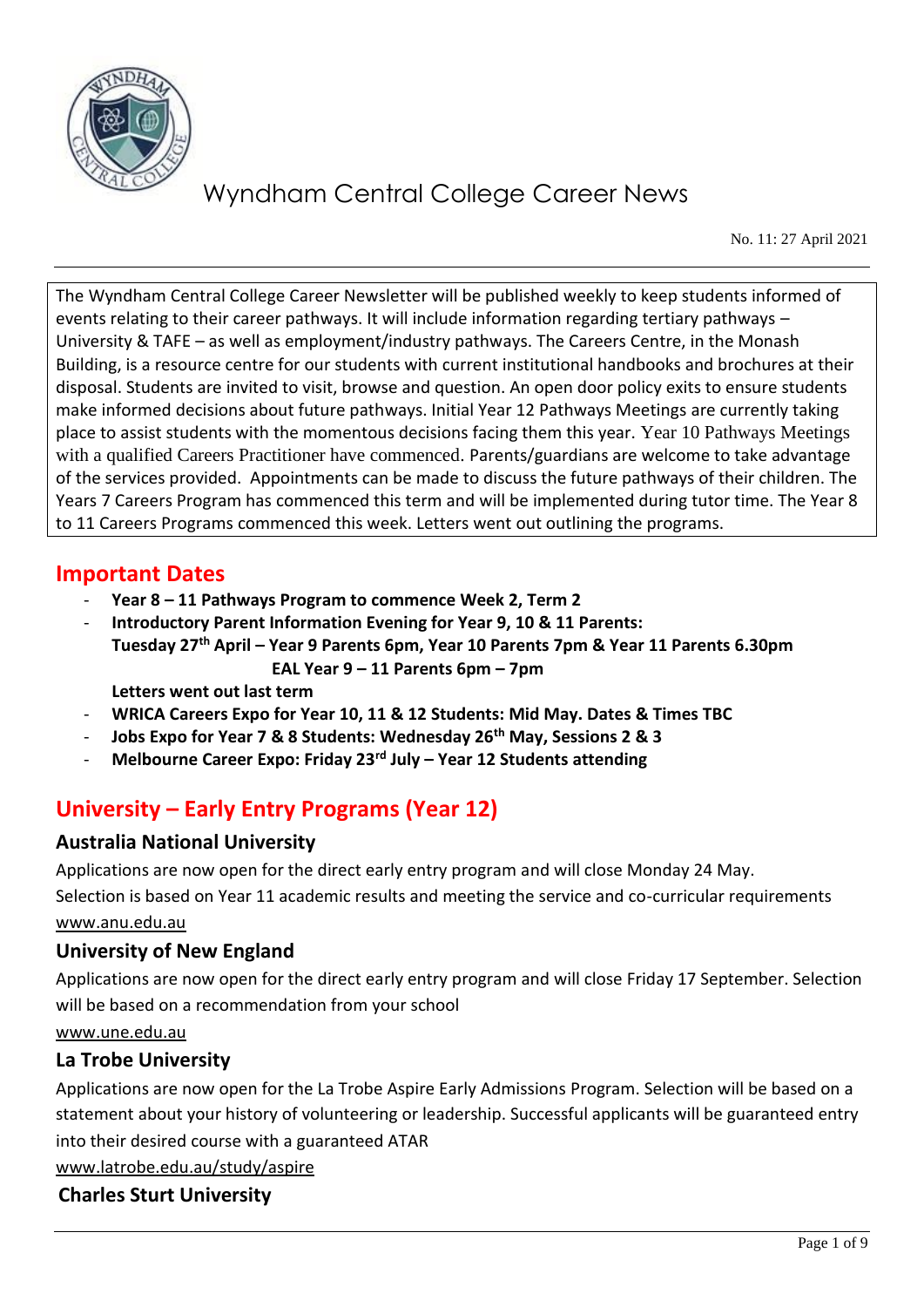

No. 11: 27 April 2021

Applications for the Charles Sturt Advantage Program will open Monday 3 May. Selection will be based on a statement about your soft skills and your Year 11 grades. Successful applicants will be guaranteed entry into their desired course with a guaranteed ATAR

<https://bit.ly/2UmOlgT>

#### **Victoria University**

Applications are now open for the VU Guaranteed program (for selected schools). Selection is based on how you answer 4 questions,<https://bit.ly/2Kw3ND6>

### **Upcoming Career Events**

#### **VCE and Careers Expo 2021**

One of the biggest events on the calendar! Students and families are invited to attend the annual VCE and Careers Expo. Over four days you can attend seminars on topics including:

- VCE subjects including English, Maths, Biology, Business Management, Psychology, Health and Human Development
- Tertiary courses
- Careers
- Employment opportunities
- Gap year options

You can speak directly to organisations with:

- Information and resources for the VCE
- Information about tertiary study, university, TAFE and training courses
- Career advice
- Study advice
- Employment advice and opportunities
- Apprenticeship and traineeship advice
- International exchange and gap year programs

Information:

Dates: Thursday 29 – Saturday 1 May

Venue: Caulfield Racecourse, Caulfield

For information and to purchase tickets, visit [www.vceandcareers.com.au](http://www.vceandcareers.com.au/)

The HSC and Careers Expo will be held in June.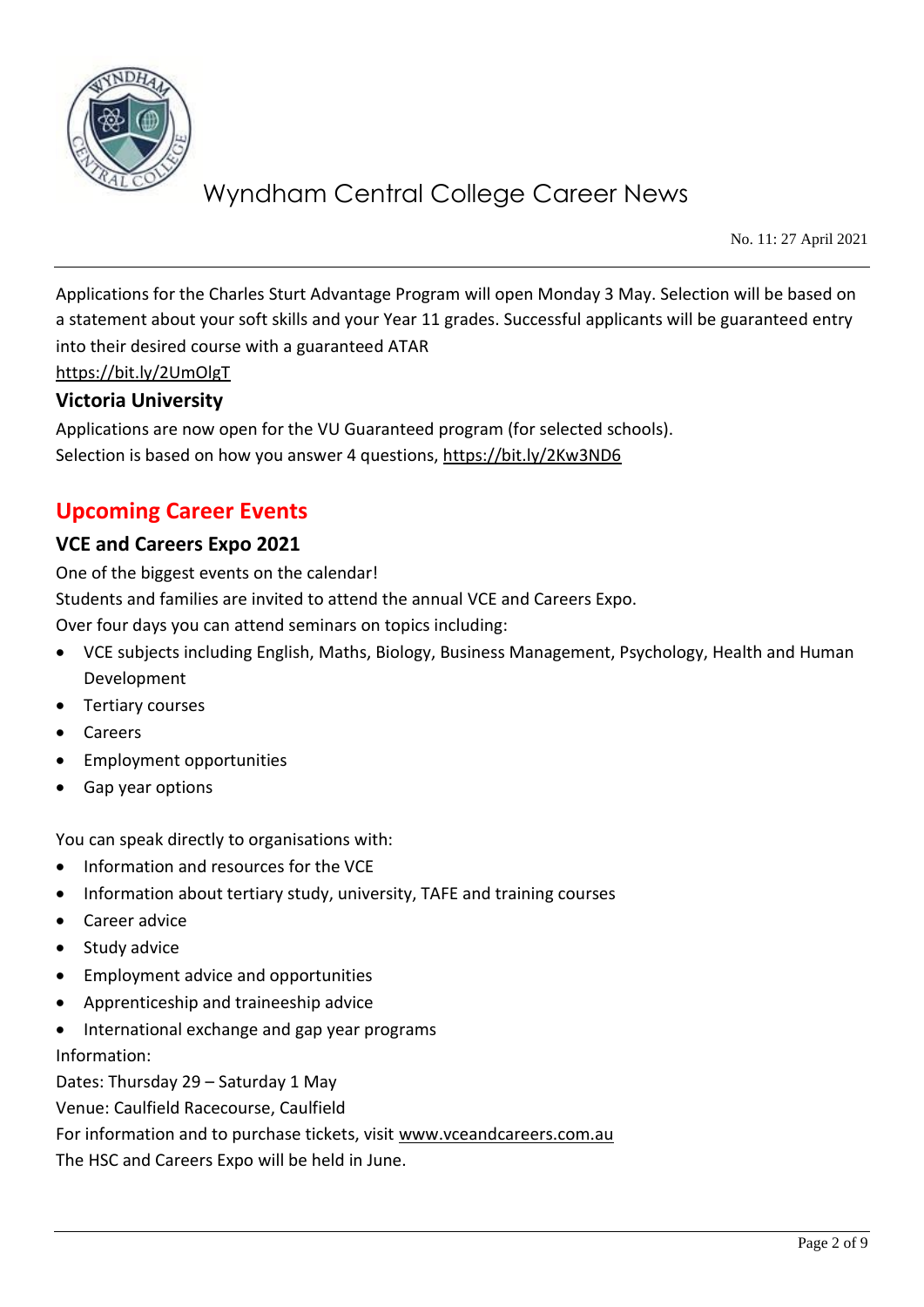

No. 11: 27 April 2021

### **Interested in Construction?**

Complete this short course and go into the draw to win \$1000!

Year13 have partnered with Construction Skills Queensland to develop a short course for students interested in pursuing a career in construction called 'The New-Print of Construction'.

You will complete 4-modules:

- Skills of the industry
- Working in construction
- Making it happen
- Gearing up for the job

4 people who complete the program will win \$1000! For information and to start the program, visit <https://year13.com.au/academy/CSQ>

Learn about careers in construction

Master Builders Victoria have developed an amazing resource for high school students. You can download the Careers in Construction guide via [https://bit.ly/3t3eFw5](https://bit.ly/3t3eFw)

### **Careers in STEM**

Quiz – What's your animal science job?

Animal lovers rejoice! You can pair your passion with science and score yourself a cool STEM job working with creatures furry, feathery and everything in between. Let's find out which area of animal science suits you best,<https://bit.ly/32PYqaL>

Quiz – What's your science career? From astrophysicist to zoologist, there's a whole A-Z of science careers out there. [This quiz](https://protect-au.mimecast.com/s/x-MhCNLJADF51NqFBDHw5?domain=refractionmedia.us7.list-manage.com) will help you find your perfect fit,<https://bit.ly/3sV1xZR>

#### **Careers with STEM YouTube Channel**

From live webinar recordings to interviews with incredible STEM peeps killing it in their careers, our YouTube channel is where the best STEM videos live.

Why not give Netflix a break this weekend and binge on these videos instead! https://bit.ly/2QYIcth

#### **Careers with STEM Job Kits**

The Careers with STEM Job Kits are free downloadable 8-page e-mags which offer a complete introduction to individual STEM careers. Discover what a specific STEM job is all about, meet real people working in that job and find out what you can do right now to set your career on the right path.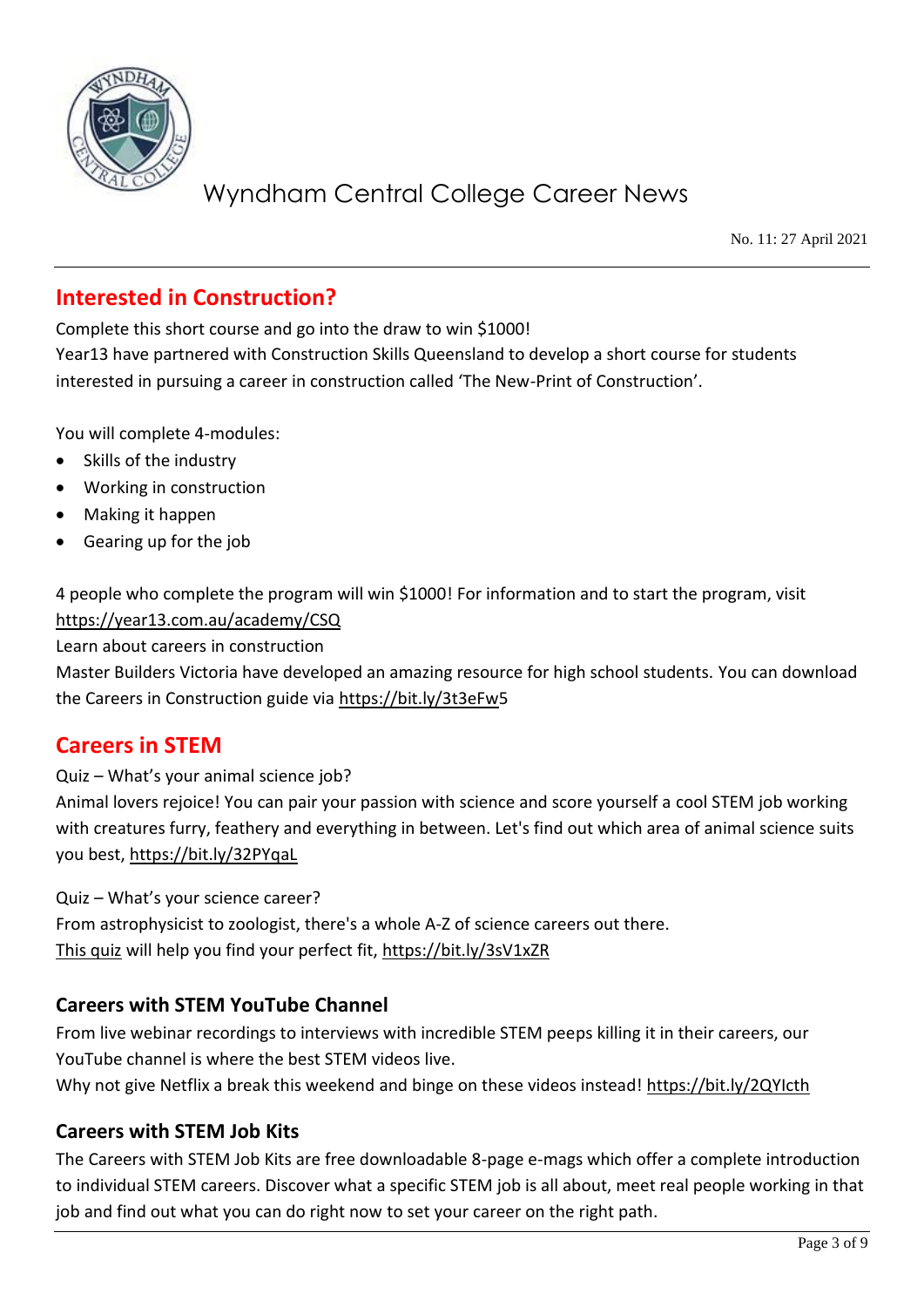

No. 11: 27 April 2021

Download the following amazing job kits via<https://bit.ly/3nqf61W>

- Construction project design
- Design engineer
- Robotics and automation engineer
- Future cites shaper
- Future scientist
- Space and Defence specialist
- Data scientist
- Machine learning engineer
- Software engineer

## **TAFE or Trades versus University**

#### University not for you?

Enrolling in a three-year bachelor's degree isn't the only way to land an awesome career in STEM! There are loads of alternative pathways that equip grads with the immediate skills needed to score a job, <https://careerswithstem.com.au/vetcourses/>

### **Victoria Police**

#### **Recruitment Video**

Interested in a career with Victoria Police? They have developed a 20-minute information video for prospective applicants. The video covers recruitment information for the following four employment areas:

- Police Officer
- Protective Services Officer
- Police Custody Officer
- Victorian Public Servant

Access the video via<https://bit.ly/3tWsH3M>

#### **Resources Website**

For all resources that are available to assist students in their preparation to apply to Victoria Police, please visit the resources page via [www.police.vic.gov.au/police-officer-resources](http://www.police.vic.gov.au/police-officer-resources) 

On the page students can:

- Watch tutorials
- Download information flyers
- Watch the fitness test video
- Download the free Police Fitness App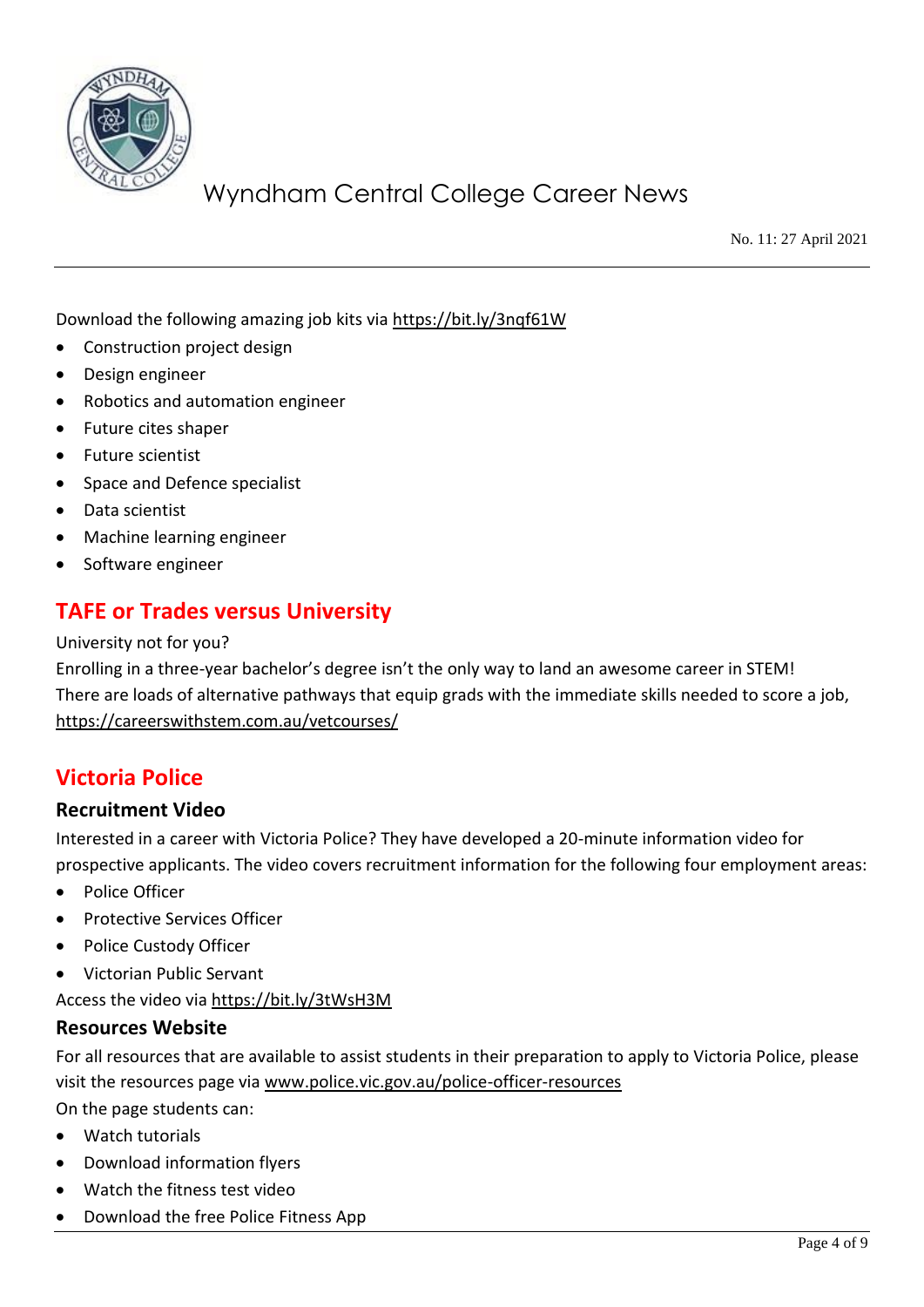

No. 11: 27 April 2021

Listen to the Victoria Police Recruitment Podcast series

#### **Information Sessions**

For career information sessions dates, visit [www.police.vic.gov.au/police-information-sessions](http://www.police.vic.gov.au/police-information-sessions)

### **Year13 Careers Expo**

#### **Finding your dream job has never been easier.**

The Year13 Expo lets you find a career you're genuinely passionate about without even having to get out of bed.

Over the course of the week, you'll hear from experts, chat with influencers and explore all of your postschool options at our digital careers expo that you can access from anywhere you have internet.

Oh, plus there is a \$10,000 competition running!

The Expo will run between  $17 - 21$  May.

For information and to register your place, go to<https://year13.com.au/expo/year13-expo-2021>

### **National Security Careers**

#### **Do you have what it takes to work in intelligence?**

The Australian Signals Directorate (ASD) defends Australia from global threats and advances the national interest by providing foreign signals intelligence, cyber security and offensive cyber operations, as directed by the Australian Government.

You can work for ASD through university or apprenticeship pathways:

#### **Apprenticeship**

Year 12 students can apply for the Australian Government Digital Apprenticeship program between 17 May – 28 June for the 2022 intake.

For information on careers and entry pathways, visit [www.asd.gov.au/careers](http://www.asd.gov.au/careers)

### **Upcoming Career Events**

#### **Deakin University – Discover Deakin**

Deakin University is hosting the following online seminars for prospective students in May. The seminars will showcase courses at the University.

- 4 Science
- 5 Environment
- 10 Criminology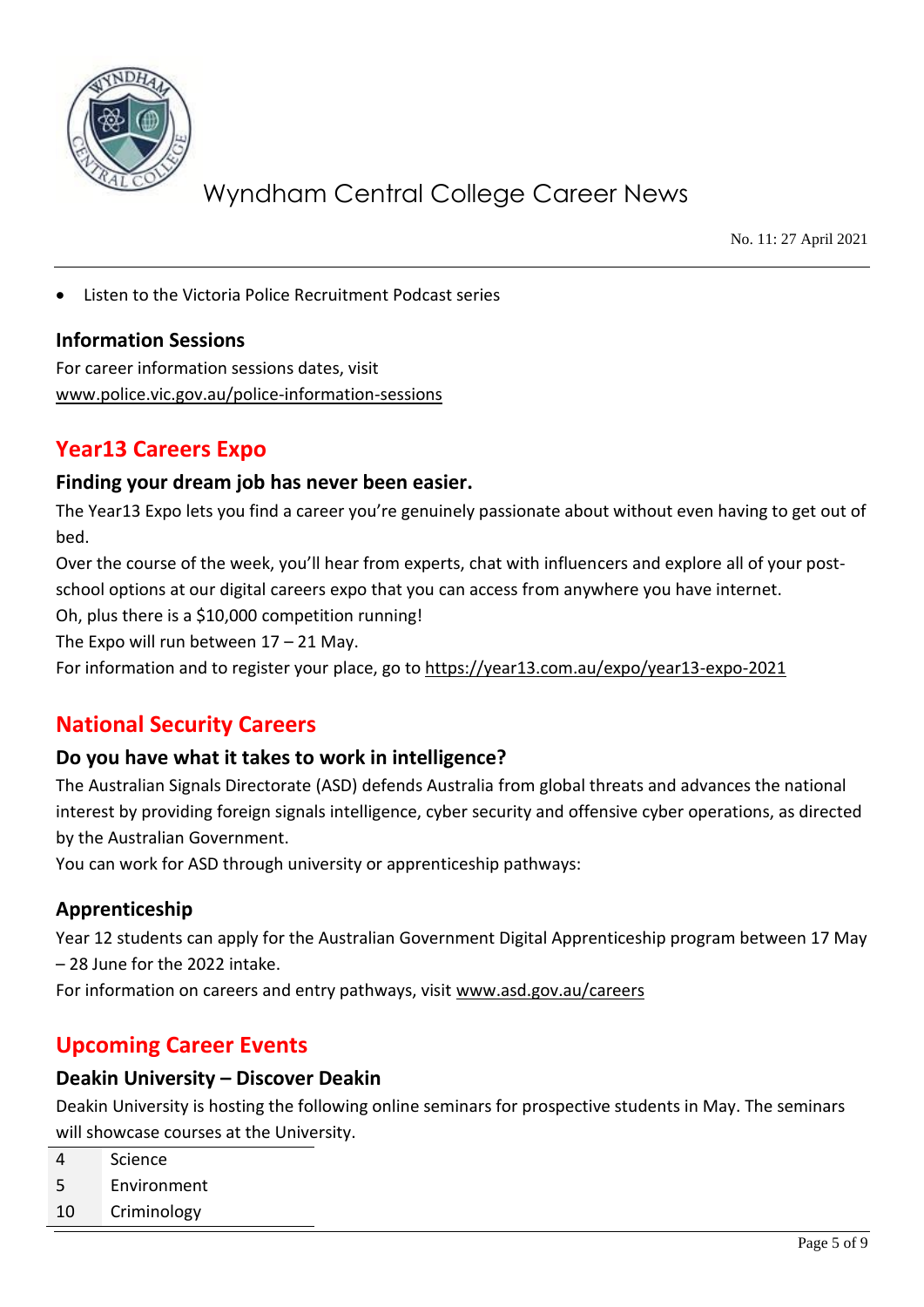

No. 11: 27 April 2021

- 11 Engineering
- 12 Arts (Humanities)
- 17 Business Analytics
- 19 International Studies
- 24 Health Sciences
- 25 Nutrition and Dietetics
- 26 Psychology
- 27 Nursing and Midwifery
- 31 Exercise and Sport Science

More events will run during June. For information and to RSVP, visit<https://bit.ly/2Phjwfa>

### **JMC Academy – Sound Engineering**

JMC Academy are offering free audio and sound engineering mentoring sessions to Year 9 -12 students in May. For information and to register, visit<https://bit.ly/3aGVtxv>

### **Monash University - information Evenings**

Monash staff will be running information evenings for prospective students living in regional areas. For information and to register visit [www.monash.edu/information-evenings](http://www.monash.edu/information-evenings) The following are dates for May:

11 Mildura 20 Albury 25 Bendigo 26 Shepparton

#### **Monash University – Inside Monash**

Monash University is running a series of information evenings for prospective students focussed on courses and study areas. For information and to register visit [www.monash.edu/inside-monash](http://www.monash.edu/inside-monash) The following are dates for May:

4 Architecture

4 Pharmacy, pharmaceutical science Bachelor of Arts and Vertical Master's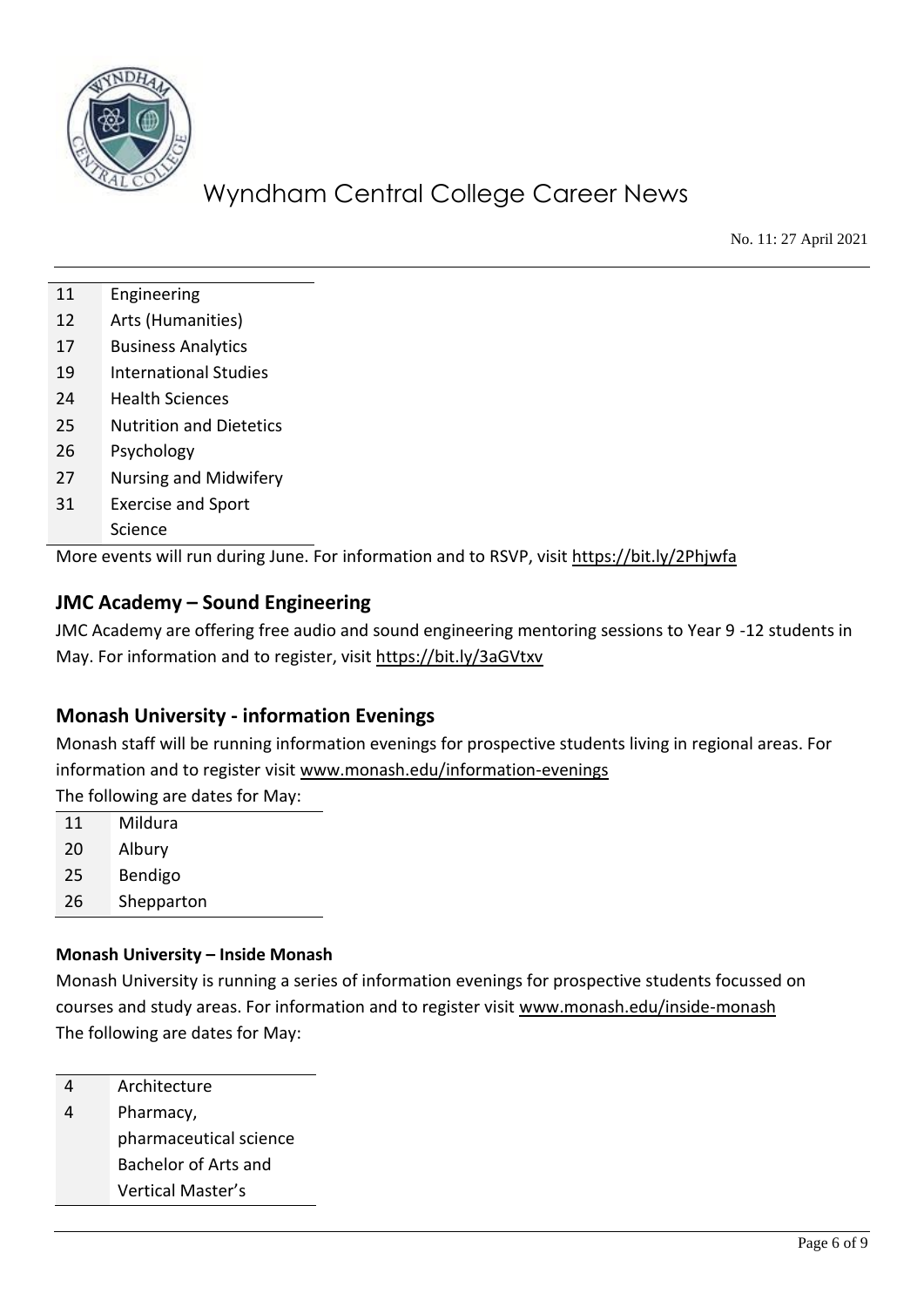

No. 11: 27 April 2021

|    | program                    |
|----|----------------------------|
| 5  | Be the designer the        |
|    | world needs                |
| 6  | Fine art and curation      |
| 13 | Public health, nutrition,  |
|    | health sciences            |
| 19 | OT, physiotherapy,         |
|    | paramedicine               |
| 11 | <b>Media Communication</b> |
| 13 | Engineer your future       |
| 20 | Where can IT take me?      |
| 26 | Advanced science           |
|    | degrees                    |
| 27 | Psychology, radiography,   |
|    | radiation science          |

#### **Torrens University**

Torrens University is running an open day on their Melbourne campus on Saturday 8 May. Students who can't attend can participate in a virtual open day, [www.torrens.edu.au/whats-on/open-day/](http://www.torrens.edu.au/whats-on/open-day/)

#### **Australia National University**

Book a study consultation: book a 30-minute phone call or video conference to discuss your study options with Australia National University course adviser Clara Hill,<https://bit.ly/3tVOOHy>

#### **Collarts – Open Day**

Collarts is a creative media college located in the Melbourne area. The institute is running on online open day on Saturday 8 May. You will be able to listen to detailed information sessions and ask teachers and student advisers questions via Live Chat.

For information and to register, visit [www.collarts.edu.au/open-day](http://www.collarts.edu.au/open-day)

### **JMC Academy – Open Day**

JMC Academy is a creative media college located in the Melbourne area. The institute is running an open day on Saturday 15 May.

You will be able to tour the Park Street campus, participate in information sessions, watch live events and demos, and speak to course advisers.

For information and to register, visit [www.jmcacademy.edu.au/events/open-days](http://www.jmcacademy.edu.au/events/open-days)

### **Australian Catholic University – Get Course Advice**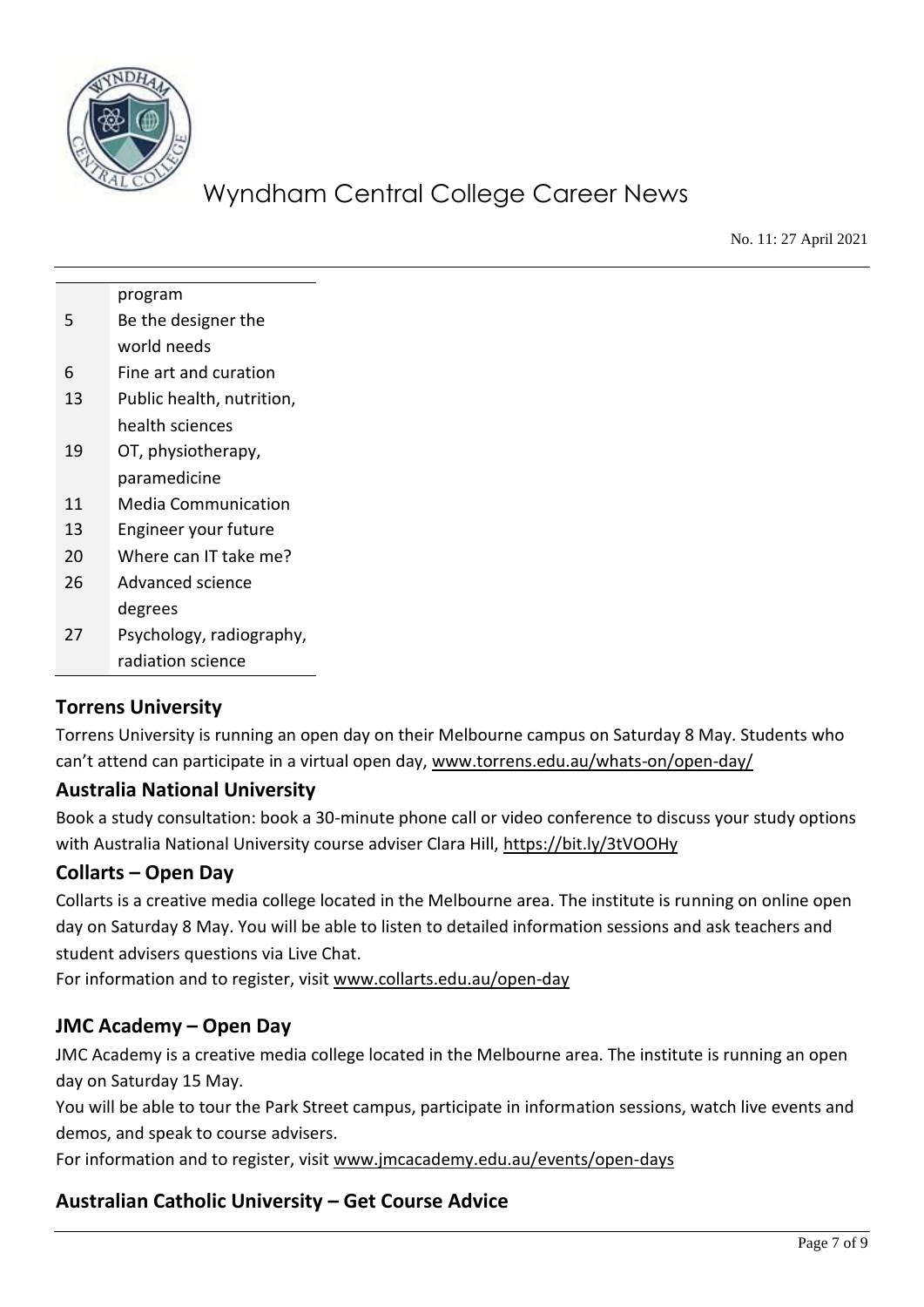

No. 11: 27 April 2021

Option 1: Book a 30-minute phone call or video conference to discuss your study options with an Australian Catholic University course adviser,<https://bit.ly/2QYwkYq>

Option 2: Book a guided campus tour with a course at adviser. This is an excellent way to combine a tour of the campus you are interested in and also get advice on the courses you are interested in, <https://bit.ly/32rlywe>

### **University of Wollongong (UOW)**

Chat with a current UOW student and ask any questions you have about life at Wollongong. Use the drop-down filters on this webpage and find the best student to help you [www.uow.edu.au/study/ask-a-student/](http://www.uow.edu.au/study/ask-a-student/) 

#### **Charles Sturt University**

Medicine Information Evening: prospective students can participate in a virtual information evening about the undergraduate medicine program at Charles Sturt University. The event will run on Tuesday 4 May. Book via<https://engage.csu.edu.au/medicine-info-nights>

Book a study consultation: book a 30-minute phone call or video conference to discuss your study options with a Charles Sturt University course adviser, <https://study.csu.edu.au/contact-us/consult>

#### **Medicine and Dentistry**

Year 12 students planning to apply for medicine and/or dentistry for the 2022 intake may be required to sit the UCAT ANZ test. Applications are now open to register for the test - [www.ucat.edu.au](http://www.ucat.edu.au/)

The following companies are running webinars and preparation programs in May: National Institute of Education, [www.nie.edu.au](http://www.nie.edu.au/) MedEntry, [www.medentry.edu.au](http://www.medentry.edu.au/)

#### **RMIT University – Discover What's Next**

RMIT University is running the following online information sessions for prospective students in May.

These are events not to be missed as you will receive up to date information for the 2022 intake and you will have the opportunity to ask questions about courses.

5 Art 6 Fashion